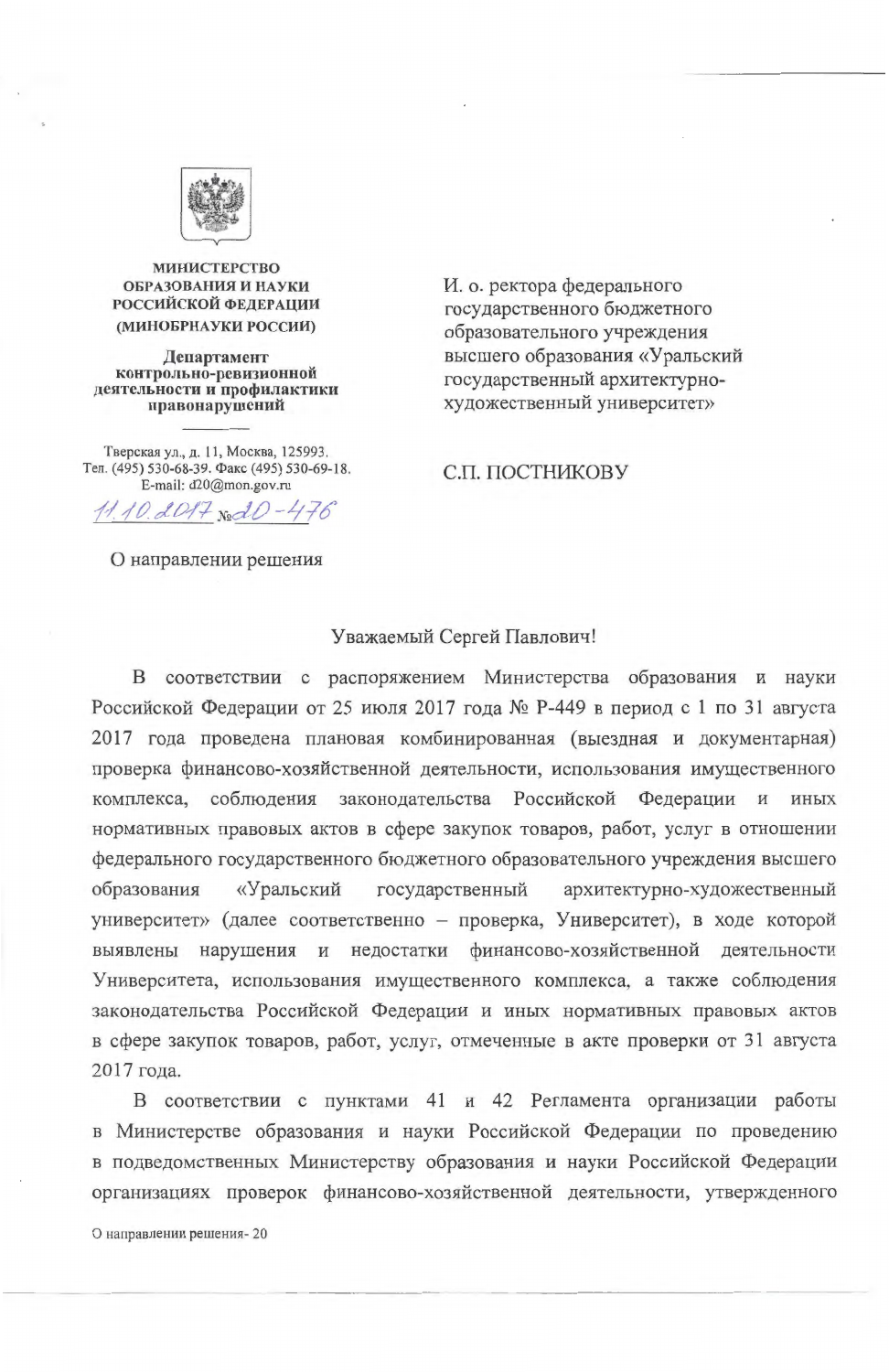приказом Минобрнауки России от 6 февраля 2015 г. № 63, и с учетом устранения Университетом отдельных нарушений и недостатков в ходе проверки, Минобрнауки России направляется настоящее решение.

В целях устранения выявленных в ходе указанной проверки нарушений руководству Университета необходимо обеспечить:

учетной Университета действующему соответствие ПОЛИТИКИ законодательству;

соблюдение формирования порядка финансово-хозяйственной плана деятельности Университета;

требований об обеспечении публичности деятельности соблюдение организаций;

регистрацию права собственности Российской Федерации на объекты недвижимого имущества;

соблюдение порядка предоставления объектов недвижимого имущества, закрепленных за Учреждением на праве оперативного управления, в аренду сторонним организациям;

актуализацию данных по учету федерального имущества в информационноаналитической системе «Мониторинг».

Усилить контроль за:

соблюдением порядка расчётов с подотчетными лицами, порядка ведения кассовых операций;

достоверностью бухгалтерской и иной отчетности;

правильностью организации и ведения бухгалтерского учета в части отражения в учете нефинансовых активов;

своевременностью и полнотой отражения фактов хозяйственной жизни в бухгалтерском учете, в том числе на забалансовых счетах бухгалтерского учета;

соблюдение требований к проведению инвентаризации активов и обязательств Университета;

соблюдением применения бюджетной классификации порядка кодов при отражении финансовых операций в бухгалтерском учете; соблюдением порядка обеспечения материального  $\overline{\mathbf{M}}$ стипендиального обучающихся;

надлежащей организацией фактов внутреннего финансового контроля хозяйственной жизни в Университете;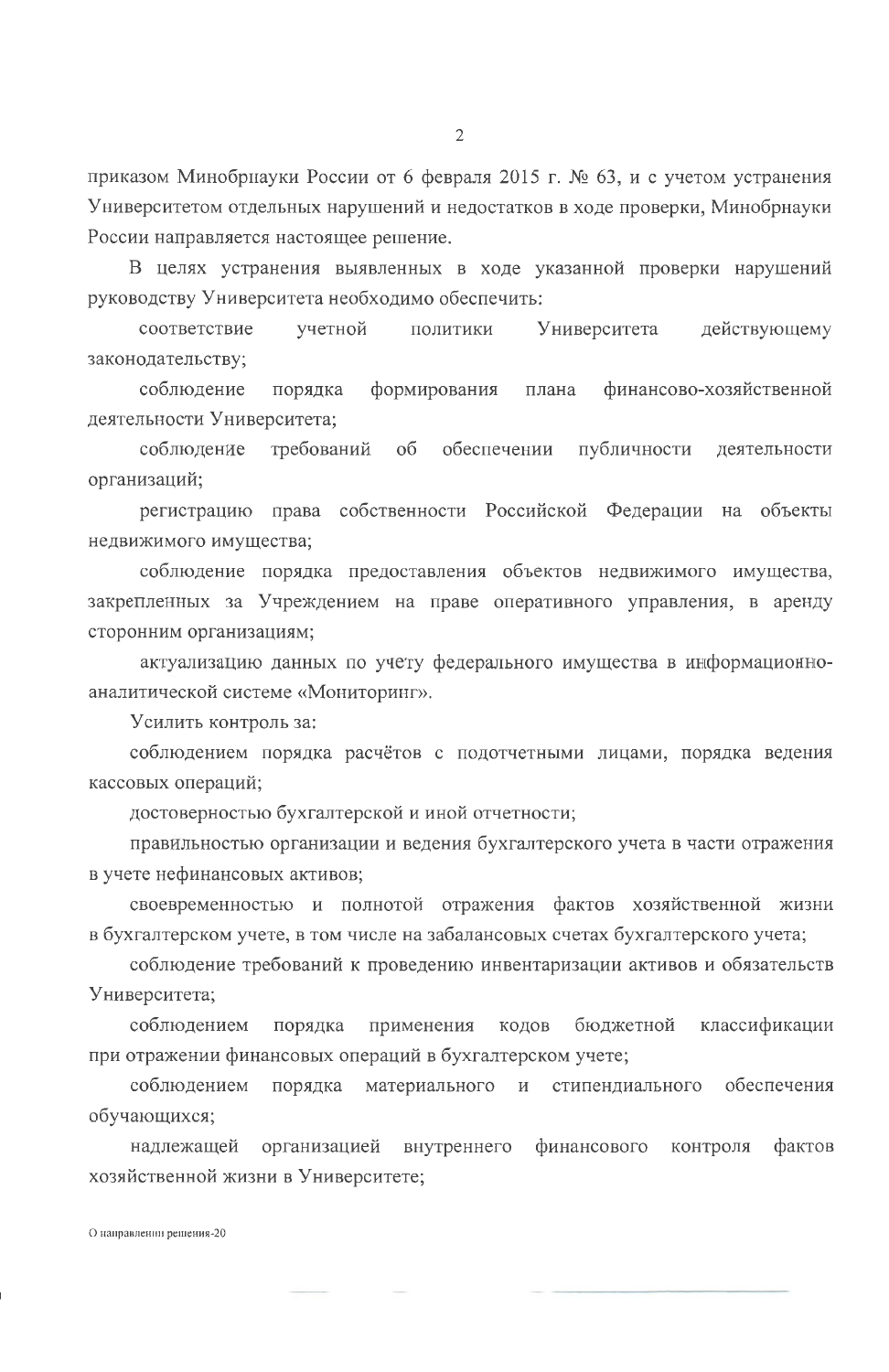выполнением мероприятий, направленных на обеспечение сохранности имущества;

соблюдением принципа эффективности использования имущественного комплекса;

соблюдением законодательства Российской Федерации при использовании имущественного комплекса

Обратить внимание:

правильность применения и ведения унифицированных форм бухгалтерского учета и отчетности, соблюдение порядка ведения регистров бухгалтерского учета;

соблюдение условий определения размеров выплат стимулирующего характера, в том числе размеров премий, на основе критериев эффективности деятельности работников;

использование части помещений Университета сторонними организациями на основании заключенных с Университетом договоров возмездного оказания услуг, не соответствующих требованиям законодательства;

на выполнение всех требований, предъявляемых к определению поставщика согласно Федеральному закону от 5 апреля 2013 г. № 44-ФЗ «О контрактной системе сфере закупок товаров, работ, услуг для обеспечения государственных  $\, {\bf B}$ и муниципальных нужд», своевременной публикации необходимой документации в Единой информационной системе (zakupki.gov.ru) и иных нормативных правовых актов в сфере закупок товаров, работ, услуг.

Не допускать:

осуществления финансовых операций расходных  $\, {\bf B}$ отсутствие ИЛИ оформленных с нарушением установленного порядка первичным учетным документам;

распоряжения федеральным имуществом, закреплённым за университетом управления,  $6e<sub>3</sub>$ согласования учредителем оперативного праве  $\mathbf C$ Ha и собственником федерального имущества, в том числе самовольного сноса

3

объектов недвижимого имущества.

20 ноября 2017 года прошу обеспечить срок B. ДО представление контрольно-ревизионной профилактики Департамент деятельности  $\mathbf{M}$  $\overline{B}$ правонарушений письменных объяснений по выявленным в ходе проведенной плановой комбинированной (выездной и документарной) проверки финансовохозяйственной деятельности, комплекса, использования имущественного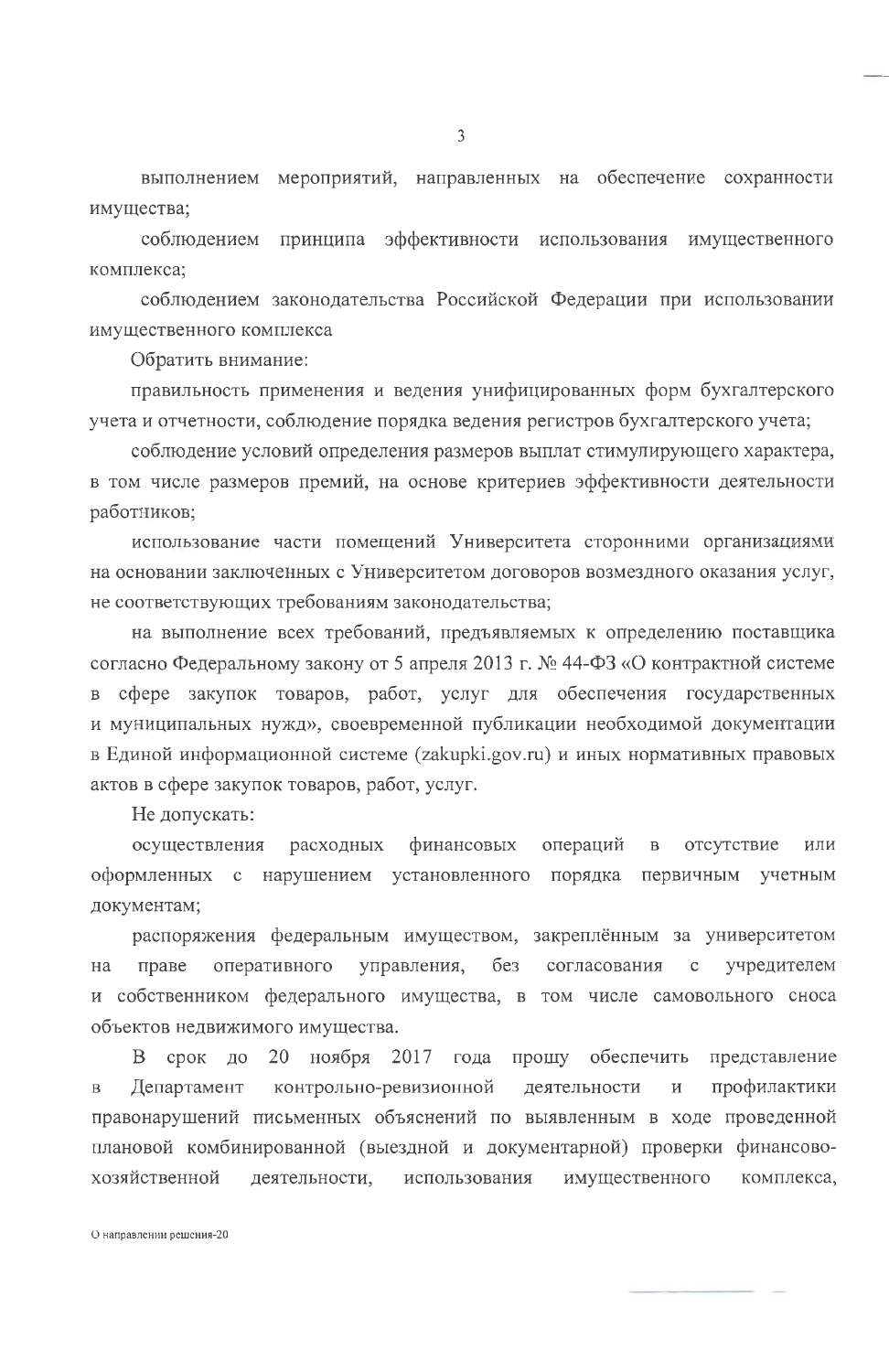соблюдения законодательства Российской Федерации и иных нормативных правовых актов в сфере закупок товаров, работ, услуг нарушениям и недостаткам, отмеченным в акте проверки, а также:

финансово-хозяйственной информации нарушениям по выявленным деятельности Университета, отмеченным в акте проверки, и информации принятых мерах по устранению нарушений финансово-хозяйственной  $\circ$ деятельности на бумажном носителе, заверенном в установленном порядке, электронном электронной на адрес почты также  $\mathbf{B}$ виде a semenenya-iv@mon.gov.ru в формате Microsoft Excel по прилагаемой форме (приложение №1);

плана-графика устранения нарушений и недостатков по прилагаемой форме (приложение № 2) и отчета о ходе устранения нарушений и недостатков, отмеченных в акте проверки по прилагаемой форме (приложение № 3), на бумажном носителе, порядке, а обеспечить также загрузку заверенных установленном  $\, {\bf B}$ в информационно-аналитическую систему (далее - ИАС) «Мониторинг» - подраздел «Нарушения» плана-графика устранения нарушений и недостатков использования имущественного комплекса (приложение № 2) и документов, подтверждающих выполнение каждого пункта отчета о ходе устранения выявленных нарушений и недостатков использования имущественного комплекса (приложение № 3), которые предоставляются только в электронном виде в разделе «Нарушения» ИАС «Мониторинг».

Приложение: на 3 л. в 1 экз.

М.Б. Хлопотных

Директор департамента

4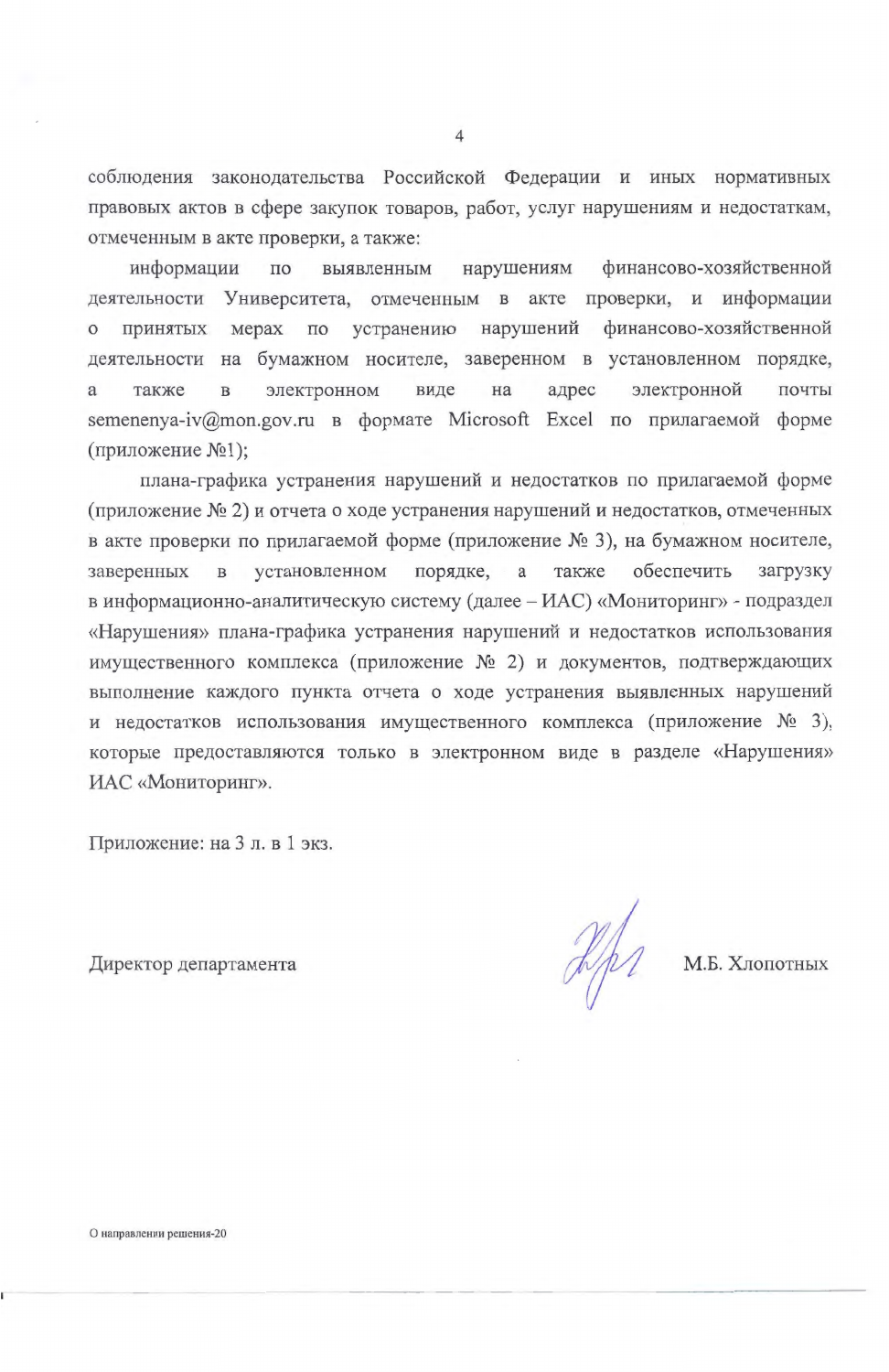Приложение №1 к Решению Департамента контрольно ревизионной деятельности и профилактики правонаоушений

#### Информация о принятых мерах по устранению нарушений, выявленных в результате проведенных контрольно-ревизионных мероприятий Министерством образования и науки Российской Федерации

|                           | период проведения контрольно-ревизионных мероприятий с |                                 | $\mathbf{n}$                             | 20<br>года                      |
|---------------------------|--------------------------------------------------------|---------------------------------|------------------------------------------|---------------------------------|
| $N\!\bar{e}\Pi/$<br>$\Pi$ | Краткое описание нарушения *                           | Сумма выявленного<br>нарушения* | Принятые меры по<br>устранению нарушений | Срок<br>устранения<br>нарушений |
|                           |                                                        |                                 |                                          |                                 |
|                           |                                                        |                                 |                                          |                                 |
|                           |                                                        |                                 |                                          |                                 |
|                           |                                                        |                                 |                                          |                                 |
|                           |                                                        |                                 |                                          |                                 |
|                           |                                                        |                                 |                                          |                                 |
|                           |                                                        |                                 |                                          |                                 |
|                           |                                                        |                                 |                                          |                                 |
|                           |                                                        |                                 |                                          |                                 |
|                           |                                                        |                                 |                                          |                                 |

(полное наименование организации)

| Руководитель организации<br>(дата) |             | (подпись) |                          |
|------------------------------------|-------------|-----------|--------------------------|
| Исполнитель                        |             |           |                          |
| (контактный телефон)               | (должность) | (подпись) | (расшифровка<br>подписи) |

\* в соответствии с актом проверки

1. Нарушения, устраненные в ходе проверки в таблицу не выносятся

2. При разработке локальных нормативных актов организации в целях устранения замечаний и нарушений, указываются их реквизиты

Информация о принятых мерах по устранению нарушений-20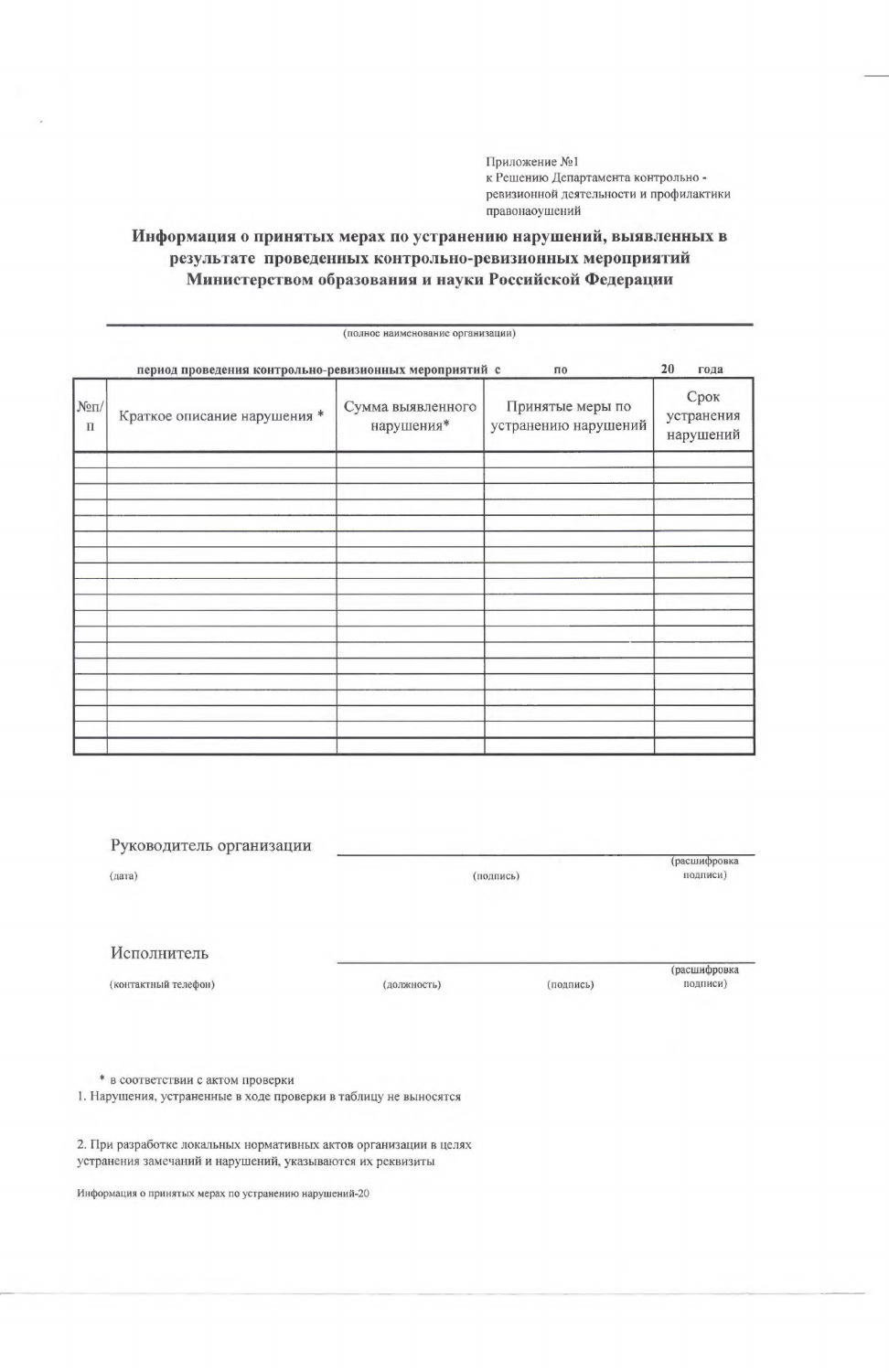# **ПЛАН-ГРАФИК**

### устранения нарушений и недостатков, выявленных в деятельности

 $\rightarrow$ 

наименование организации

(Акт Минобрнауки России от «\_\_»\_\_\_\_\_\_\_\_\_\_\_\_\_\_\_\_ г.)

| $\mathbf{N}$ <sup>o</sup><br>n/n | Нарушение (недостаток) в работе,<br>установленный в акте проверки | Мероприятия по устранению<br>нарушения (недостатка) | Контрольный<br>результат | Cp |
|----------------------------------|-------------------------------------------------------------------|-----------------------------------------------------|--------------------------|----|
|                                  |                                                                   |                                                     |                          |    |
|                                  |                                                                   |                                                     |                          |    |
|                                  |                                                                   |                                                     |                          |    |

 $\ll$ 

Руководитель организации

Приложение № 2 к Решению Департамента контрольно-ревизионной деятельности и профилактики травонарушений Минобрнауки России

| ЮΚ | Ответственный |
|----|---------------|
|    |               |
|    |               |
|    |               |

# Подпись